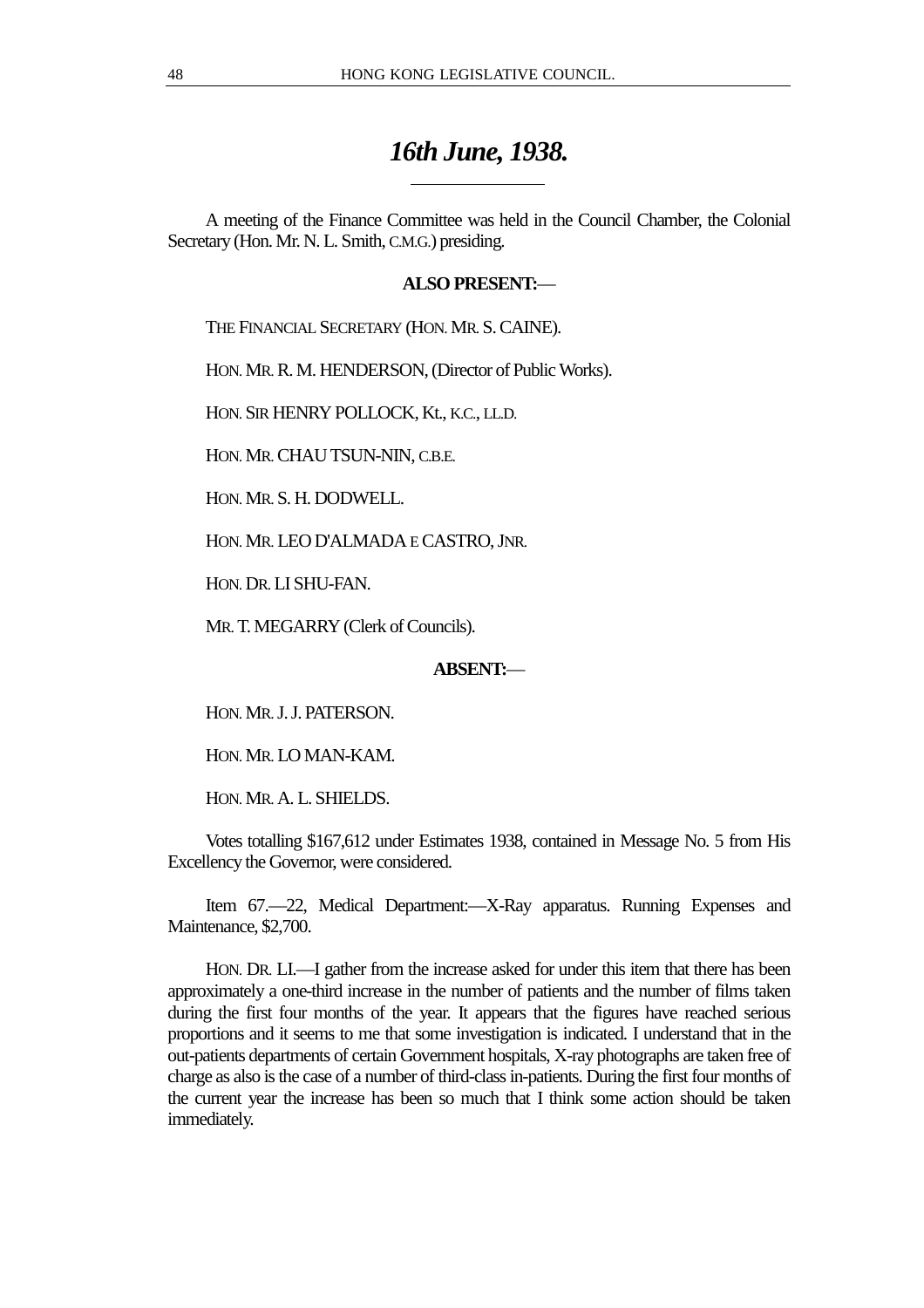To my mind, in the event of anyone applying for free X-ray photography the application should be submitted for proper investigation. As you know such investigation is carried out in America where it is known as social service work. In England it is under the almoner who alone can decide whether a case is worthy of public funds. In order to keep a check on public funds I should like to see something on this line of action brought to your notice.

THE CHAIRMAN.—The question of engaging almoners was raised quite recently and I think you will find that some provision will be made in the 1939 Estimates.

THE FINANCIAL SECRETARY.—It is under very active consideration. But I should also like to point out that it does not necessarily follow, that because a charge for the expenditure appears here, no fee is charged to the patients concerned. I don't know to what extent that expenditure is covered by fees received by the Medical Department.

HON. DR. LI.—We want to keep a check on misplaced charity.

THE CHAIRMAN.—I will make enquiries to get the full figures.

Item 75.—26, Kowloon-Canton Railway:—Special Expenditure. 41, Railbus for running a shuttle service between Fanling and Taipo Market, \$121.

HON. MR. LEO D'ALMADA.—Is this shuttle-service expected to be a paying proposition?

THE CHAIRMAN.—It is intended to be. The service is by virtue of an agreement between the railway and the bus company concerned.

THE FINANCIAL SECRETARY.—The bus service has been or is being withdrawn.

Item 80.—29, Charitable Services:—Maintenance of Lepers in Hong Kong, \$9,000.

HON. DR. LI.—I understand the cost of maintenance of a leper at the Infectious Diseases Hospital of the Tung Wah Hospital is approximately \$9 per month per head, but at the Roman Catholic Mission at Sheklung it is only \$5. As this is a difference of almost 50 per cent. in upkeep I think an understanding between this Government and the Mission should be reached with a view to entering into some satisfactory arrangement.

THE CHAIRMAN.—This matter was under very close consideration only this week.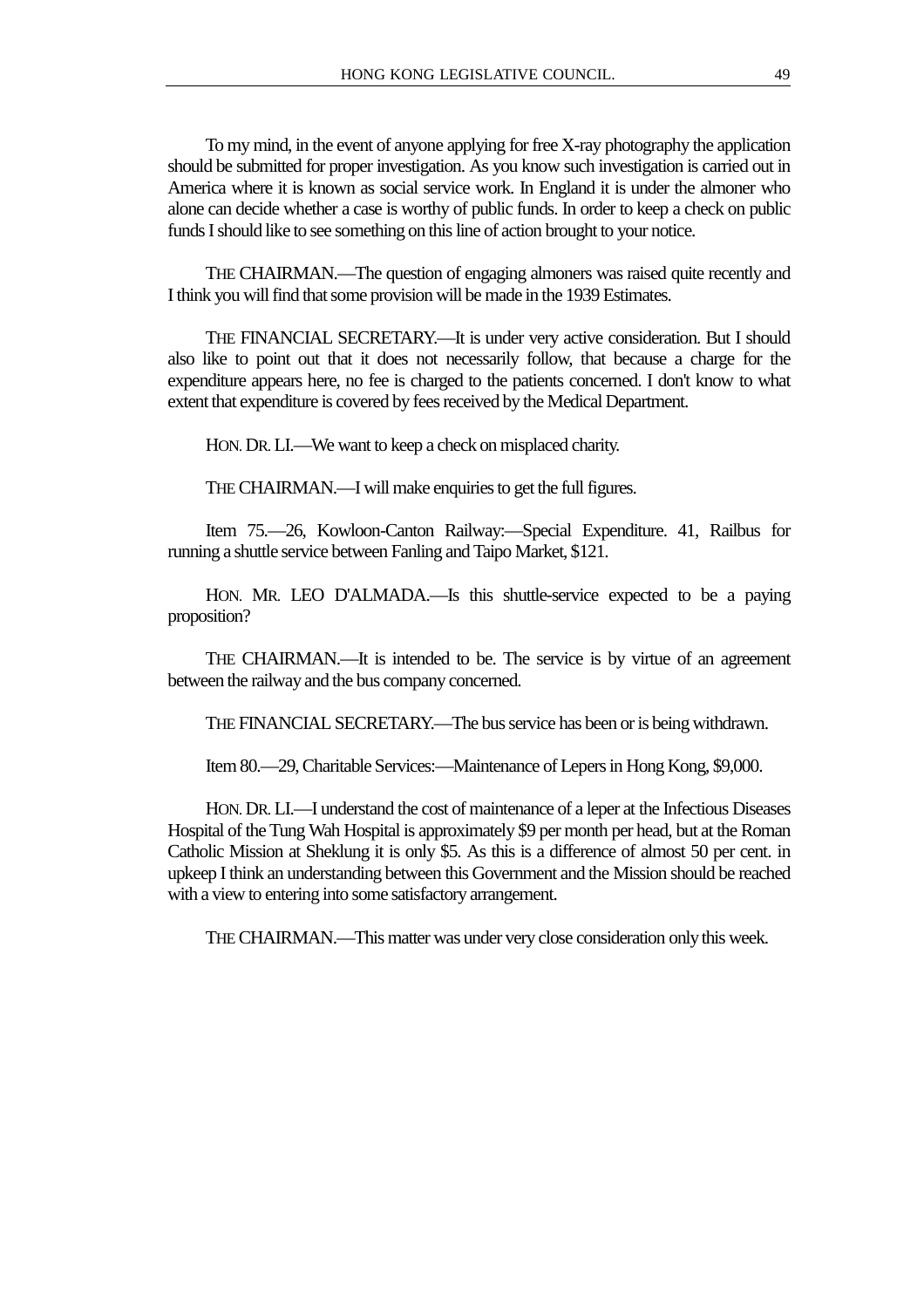THE FINANCIAL SECRETARY.—I expect we shall be able to submit proposals for that quite shortly. Probably, we shall have to provide Sheklung with more accommodation. They cannot take more lepers without being provided with more buildings.

HON. DR. LI.—Furthermore, that will give effective means of completely segregating and isolating the leper. At the present time at Kennedy Town they have unrestricted freedom of movement.

Item 84.—33, Public Works Recurrent:—Kowloon. 13, Water Works. Item 2, Water Meters; Upkeep and repairs, \$20,000.

HON. MR. LEO D'ALMADA.—Is this not a matter that could have been easily foreseen when the original estimates were made up?

THE DIRECTOR OF PUBLIC WORKS.—This is a higher standard of repairs than we are carrying out now. The Financial Secretary will agree that we have put forward this matter before because it is to the advantage of Government to repair these meters as often as possible, because they quickly deteriorate and you lose revenue. Until recently there has not been money available and we have had to keep these meters at a sort of minimum efficiency. We have let them go for over three years whereas in Singapore they go over them every six months. If we had not had the money now we would not have asked for the vote, but since we have it we submit it is a paying proposition. It is then a better service rather than something that was not foreseen.

THE FINANCIAL SECRETARY.—The total sum asked by the Public Works Department was considerably cut last year. Although we hope the repairs will bring in extra revenue it is also in the general public interest because in some cases it might result in fairer water charges; in some cases the consumer might be suffering.

Item 88.—34, Public Works Extraordinary:—73, Recreation Grounds \$2,300.

HON. MR. LEO D'ALMADA.—Is there any real necessity for a fence around the recreation ground? Are they afraid of burglars? All the sports grounds in King's Park are either bordered with privet hedges which seem effective enough, or have no fences at all.

THE DIRECTOR OF PUBLIC WORKS.—I think it is because the ground is at Yaumati and they are afraid of what is happening at the old Polo Ground at Causeway Bay. There you will always find children playing on the ground and, although it is a good thing for the children, it completely destroys the turf.

THE CHAIRMAN.—What sort of fence is it?

THE DIRECTOR OF PUBLIC WORKS.—The same as that erected at Kai Tak with concrete posts and barbed and joined wire. The Police are paying half the cost.